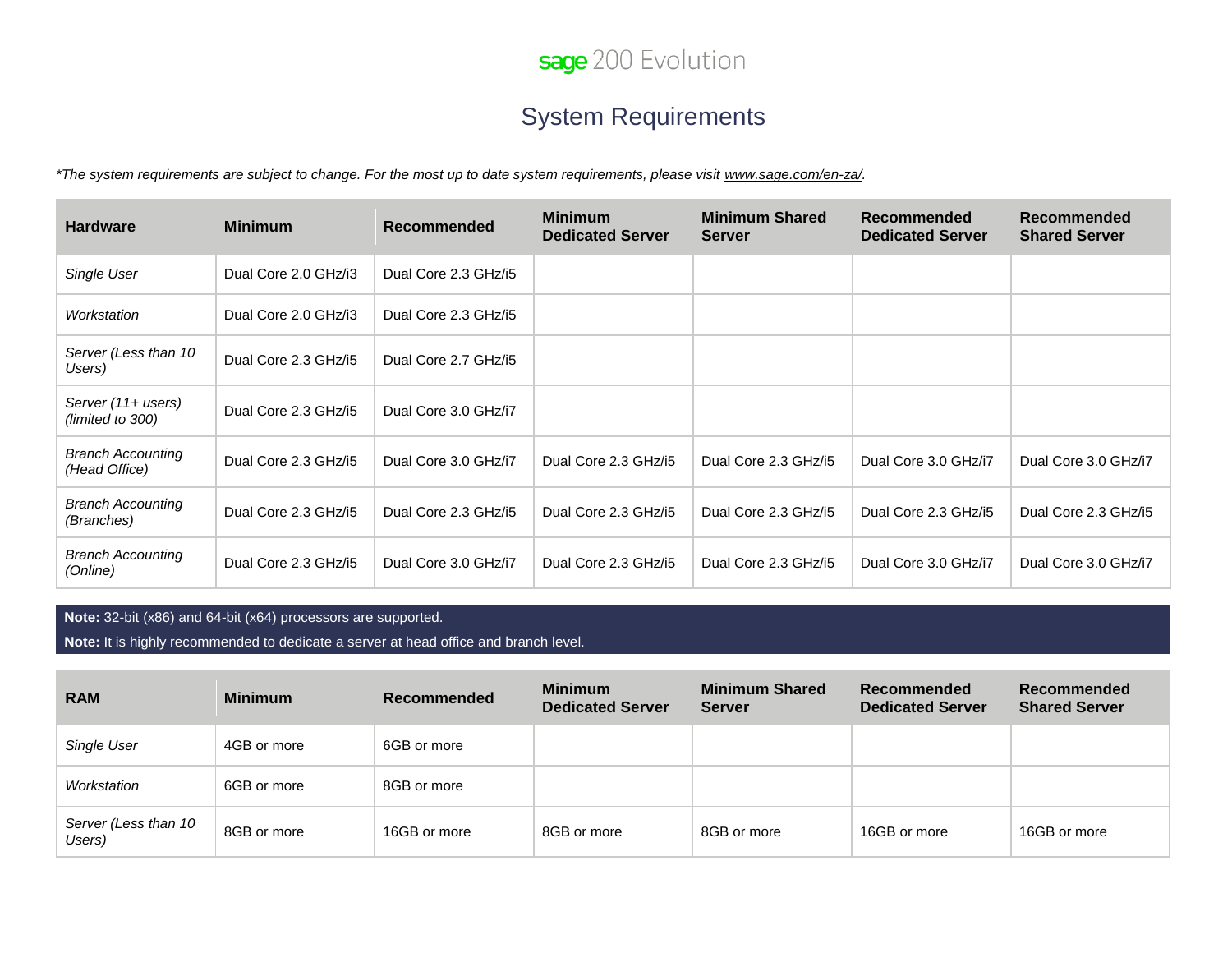| <b>RAM</b>                                | <b>Minimum</b> | Recommended  | <b>Minimum</b><br><b>Dedicated Server</b> | <b>Minimum Shared</b><br><b>Server</b> | Recommended<br><b>Dedicated Server</b> | Recommended<br><b>Shared Server</b> |
|-------------------------------------------|----------------|--------------|-------------------------------------------|----------------------------------------|----------------------------------------|-------------------------------------|
| Server (11+ users)<br>(limited to 300)    | 16GB or more   | 32GB or more | 16GB or more                              | 16GB or more                           | 32GB or more                           | 32GB or more                        |
| <b>Branch Accounting</b><br>(Head Office) | 16GB or more   | 32GB or more | 16GB or more                              | 16GB or more                           | 32GB or more                           | 32GB or more                        |
| <b>Branch Accounting</b><br>(Branches)    | 8GB or more    | 16GB or more | 8GB or more                               | 8GB or more                            | 16GB or more                           | 16GB or more                        |
| <b>Branch Accounting</b><br>(Online)      | 16GB or more   | 32GB or more | 16GB or more                              | 16GB or more                           | 32GB or more                           | 32GB or more                        |

**Note:** If the Synchronisation Monitor and Microsoft SQL is running on the same server, the SQL Server memory usage must be managed.

**Note:** It is highly recommended to dedicate a server at head office and branch level.

**Note:** Minimum 4GB (32-bit) or 6 GB (64-bit).

| <b>Screen Resolution</b>                  | <b>Minimum</b> | <b>Recommended</b>      |
|-------------------------------------------|----------------|-------------------------|
| Single User                               | 1024 x 768     | 1024 x 768 and higher   |
| Workstation                               | 1024 x 768     | 1024 x $768$ and higher |
| Server (Less than 10 Users)               | 1024 x 768     | 1024 x $768$ and higher |
| Server (11+ users) (limited to<br>300)    | 1024 x 768     | 1024 x 768 and higher   |
| <b>Branch Accounting (Head</b><br>Office) | 1024 x 768     | 1024 x 768 and higher   |
| <b>Branch Accounting (Branches)</b>       | 1024 x 768     | 1024 x $768$ and higher |
| <b>Branch Accounting (Online)</b>         | 1024 x 768     | 1024 x 768 and higher   |

**Note:** In some cases, a 100% DPI setting is suggested for laptop screens.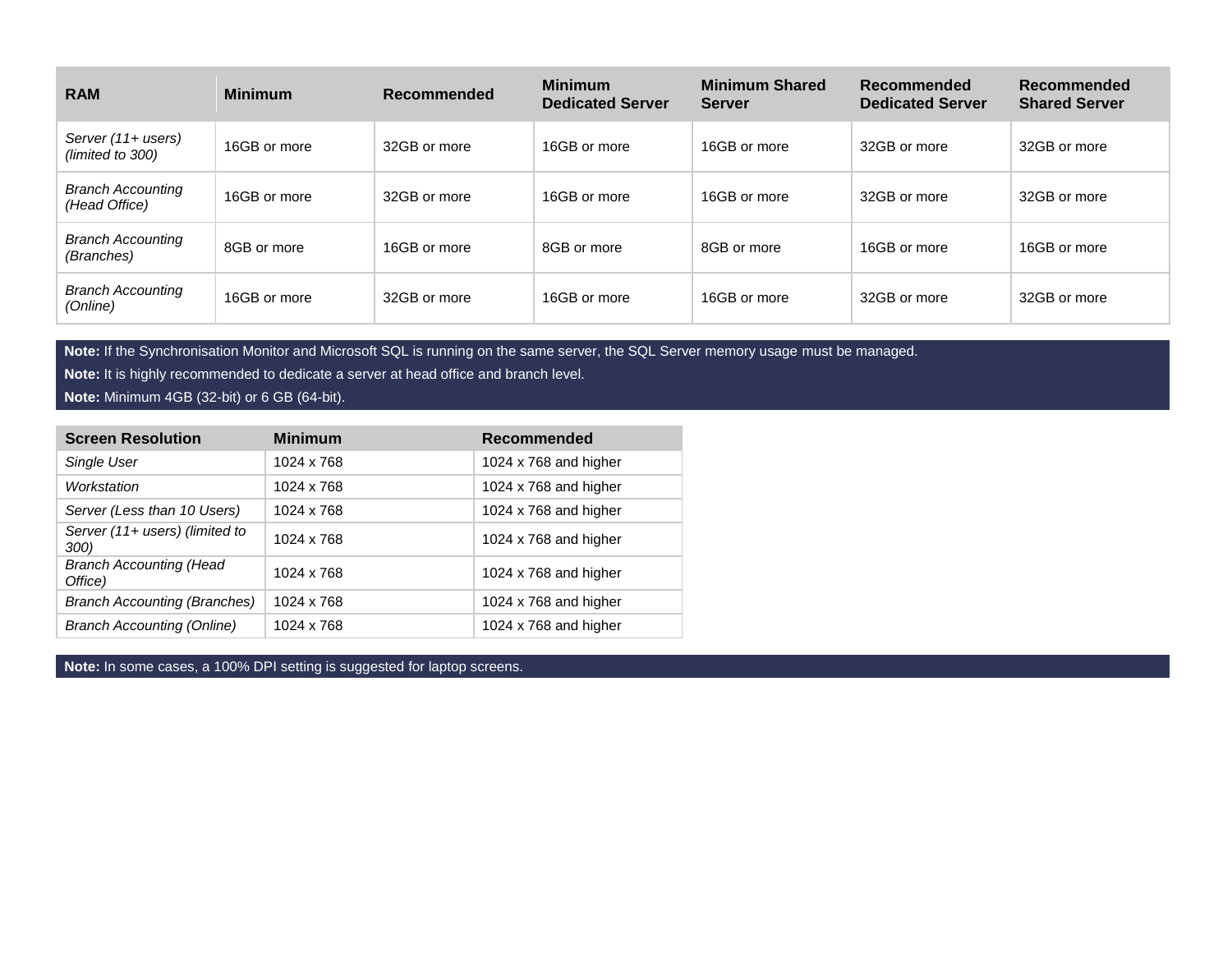| <b>Operating</b><br><b>System</b>         | <b>Minimum</b>                                                                               | Recommended                                                                               | <b>Minimum</b><br><b>Dedicated</b><br><b>Server</b>                                          | <b>Minimum</b><br><b>Shared Server</b>                                                       | Recommended<br><b>Dedicated</b><br><b>Server</b>                                          | <b>Recommended</b><br><b>Shared Server</b>                                                | <b>End of Life</b><br><b>Version/Date</b>                                                                   |
|-------------------------------------------|----------------------------------------------------------------------------------------------|-------------------------------------------------------------------------------------------|----------------------------------------------------------------------------------------------|----------------------------------------------------------------------------------------------|-------------------------------------------------------------------------------------------|-------------------------------------------------------------------------------------------|-------------------------------------------------------------------------------------------------------------|
| Single User                               | Microsoft™<br>Windows 7/8<br>Professional<br><b>Edition Service</b><br>Pack 1 or later       | Microsoft™<br>Windows 10<br>Professional<br>Edition                                       |                                                                                              |                                                                                              |                                                                                           |                                                                                           | Microsoft™<br>Windows 7<br>Professional<br><b>Edition Service</b><br>Pack 1 / 1/14/2020                     |
| Workstation                               | Microsoft™<br>Windows 7/8<br>Professional<br><b>Edition Service</b><br>Pack 1 or later       | Microsoft™<br>Windows 10<br>Professional<br>Edition                                       |                                                                                              |                                                                                              |                                                                                           |                                                                                           | Microsoft™<br>Windows 7<br>Professional<br><b>Edition Service</b><br>Pack 1 / 1/14/2020                     |
| Server (Less than<br>10 Users)            | Windows <sup>™</sup> Server<br>2012 R2 Standard<br><b>Edition Service</b><br>Pack 2 or later | Windows <sup>™</sup> Server<br>2016 Standard<br><b>Edition Service</b><br>Pack 2 or later |                                                                                              |                                                                                              |                                                                                           |                                                                                           | Windows <sup>™</sup> Server<br>2008 R2 Standard<br><b>Edition Service</b><br>Pack 2 or later /<br>1/14/2020 |
| Server (11+ users)<br>(limited to 300)    | Windows <sup>™</sup> Server<br>2012 R2 Standard<br><b>Edition Service</b><br>Pack 2 or later | Windows <sup>™</sup> Server<br>2016 Standard<br><b>Edition Service</b><br>Pack 2 or later |                                                                                              |                                                                                              |                                                                                           |                                                                                           | Windows <sup>™</sup> Server<br>2008 R2 Standard<br><b>Edition Service</b><br>Pack 2 or later /<br>1/14/2020 |
| <b>Branch Accounting</b><br>(Head Office) | Windows <sup>™</sup> Server<br>2012 R2 Standard<br><b>Edition Service</b><br>Pack 2 or later | Windows <sup>™</sup> Server<br>2016 Standard<br><b>Edition Service</b><br>Pack 2 or later | Windows <sup>™</sup> Server<br>2012 R2 Standard<br><b>Edition Service</b><br>Pack 2 or later | Windows <sup>™</sup> Server<br>2012 R2 Standard<br><b>Edition Service</b><br>Pack 2 or later | Windows <sup>™</sup> Server<br>2016 Standard<br><b>Edition Service</b><br>Pack 2 or later | Windows <sup>™</sup> Server<br>2016 Standard<br><b>Edition Service</b><br>Pack 2 or later | Windows <sup>™</sup> Server<br>2008 R2 Standard<br><b>Edition Service</b><br>Pack 2 or later /<br>1/14/2020 |
| <b>Branch Accounting</b><br>(Branches)    | Windows <sup>™</sup> Server<br>2012 R2 Standard<br><b>Edition Service</b><br>Pack 2 or later | Windows <sup>™</sup> Server<br>2016 Standard<br><b>Edition Service</b><br>Pack 2 or later | Windows <sup>™</sup> Server<br>2012 R2 Standard<br><b>Edition Service</b><br>Pack 2 or later | Windows <sup>™</sup> Server<br>2012 R2 Standard<br><b>Edition Service</b><br>Pack 2 or later | Windows <sup>™</sup> Server<br>2016 Standard<br><b>Edition Service</b><br>Pack 2 or later | Windows <sup>™</sup> Server<br>2016 Standard<br><b>Edition Service</b><br>Pack 2 or later | Windows <sup>™</sup> Server<br>2008 R2 Standard<br><b>Edition Service</b><br>Pack 2 or later /<br>1/14/2020 |
| <b>Branch Accounting</b><br>(Online)      | Windows <sup>™</sup> Server<br>2012 R2 Standard<br><b>Edition Service</b><br>Pack 2 or later | Windows <sup>™</sup> Server<br>2016 Standard<br><b>Edition Service</b><br>Pack 2 or later | Windows <sup>™</sup> Server<br>2012 R2 Standard<br><b>Edition Service</b><br>Pack 2 or later | Windows <sup>™</sup> Server<br>2012 R2 Standard<br><b>Edition Service</b><br>Pack 2 or later | Windows <sup>™</sup> Server<br>2016 Standard<br><b>Edition Service</b><br>Pack 2 or later | Windows <sup>™</sup> Server<br>2016 Standard<br><b>Edition Service</b><br>Pack 2 or later | Windows <sup>™</sup> Server<br>2008 R2 Standard<br><b>Edition Service</b><br>Pack 2 or later /<br>1/14/2020 |

**Note:** Windows XP, Windows Vista, Windows 7/8 Starter, Windows 7/8 Home and Windows RT editions are not supported by Sage 200 Evolution.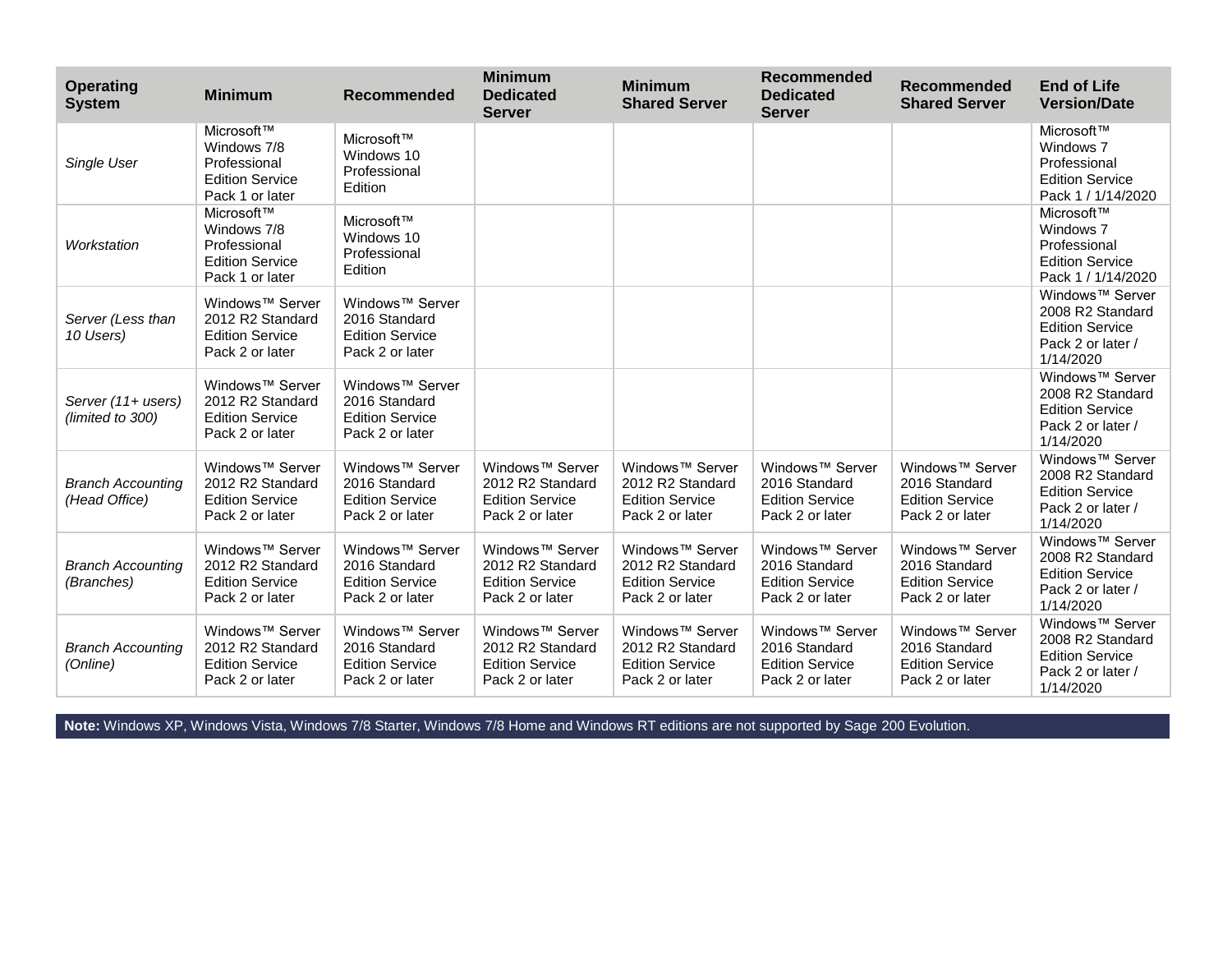| <b>Database Server</b>              | <b>Minimum</b>                              | Recommended                                             | <b>Latest Tested Version</b> | <b>End of Life Version/Date</b>                           |
|-------------------------------------|---------------------------------------------|---------------------------------------------------------|------------------------------|-----------------------------------------------------------|
| Stand Alone / Server                | Microsoft SQL Server<br>2012 Service Pack 4 | Microsoft SQL Server<br>2016 Service Pack 2 or<br>later | Microsoft SQL Server<br>2017 | Microsoft SQL Server 2008 R2 Service Pack<br>3/07/09/2019 |
| Branch Accounting (Head Office)     | Microsoft SQL Server<br>2012 Service Pack 4 | Microsoft SQL Server<br>2016 Service Pack 2 or<br>later | Microsoft SQL Server<br>2017 | Microsoft SQL Server 2008 R2 Service Pack<br>3/07/09/2019 |
| <b>Branch Accounting (Branches)</b> | Microsoft SQL Server<br>2012 Service Pack 4 | Microsoft SQL Server<br>2016 Service Pack 2 or<br>later | Microsoft SQL Server<br>2017 | Microsoft SQL Server 2008 R2 Service Pack<br>3/07/09/2019 |
| <b>Branch Accounting (Online)</b>   | Microsoft SQL Server<br>2012 Service Pack 4 | Microsoft SQL Server<br>2016 Service Pack 2 or<br>later | Microsoft SQL Server<br>2017 | Microsoft SQL Server 2008 R2 Service Pack<br>3/07/09/2019 |

**Note:** Versions SQL Server 2008, 2005 and lower are no longer supported by Sage 200 Evolution. For more information on SQL Server and product lifecycles, visit the Microsoft website.

## **Additional software requirements (Server and Workstation)**

| Minimum     | Microsoft™ Excel 2007 or later (for the Sage Intelligent Centre module). |                                                             |  |  |  |
|-------------|--------------------------------------------------------------------------|-------------------------------------------------------------|--|--|--|
| Minimum     |                                                                          | .Net 4.50 framework (included in installation DVD).         |  |  |  |
| Minimum     | FTP / IIS                                                                | <b>IIS7.5</b><br>Branch Accounting Head Office and Branches |  |  |  |
| Recommended | FTP / IIS                                                                | <b>IIS8.5</b><br>Branch Accounting Head Office and Branches |  |  |  |

## **Additional Important Information**

| Recommended | We strongly recommend you speak to your Sage 200 Evolution Business Partner regarding the system requirements recommended for your<br>specific environment. |
|-------------|-------------------------------------------------------------------------------------------------------------------------------------------------------------|
|-------------|-------------------------------------------------------------------------------------------------------------------------------------------------------------|